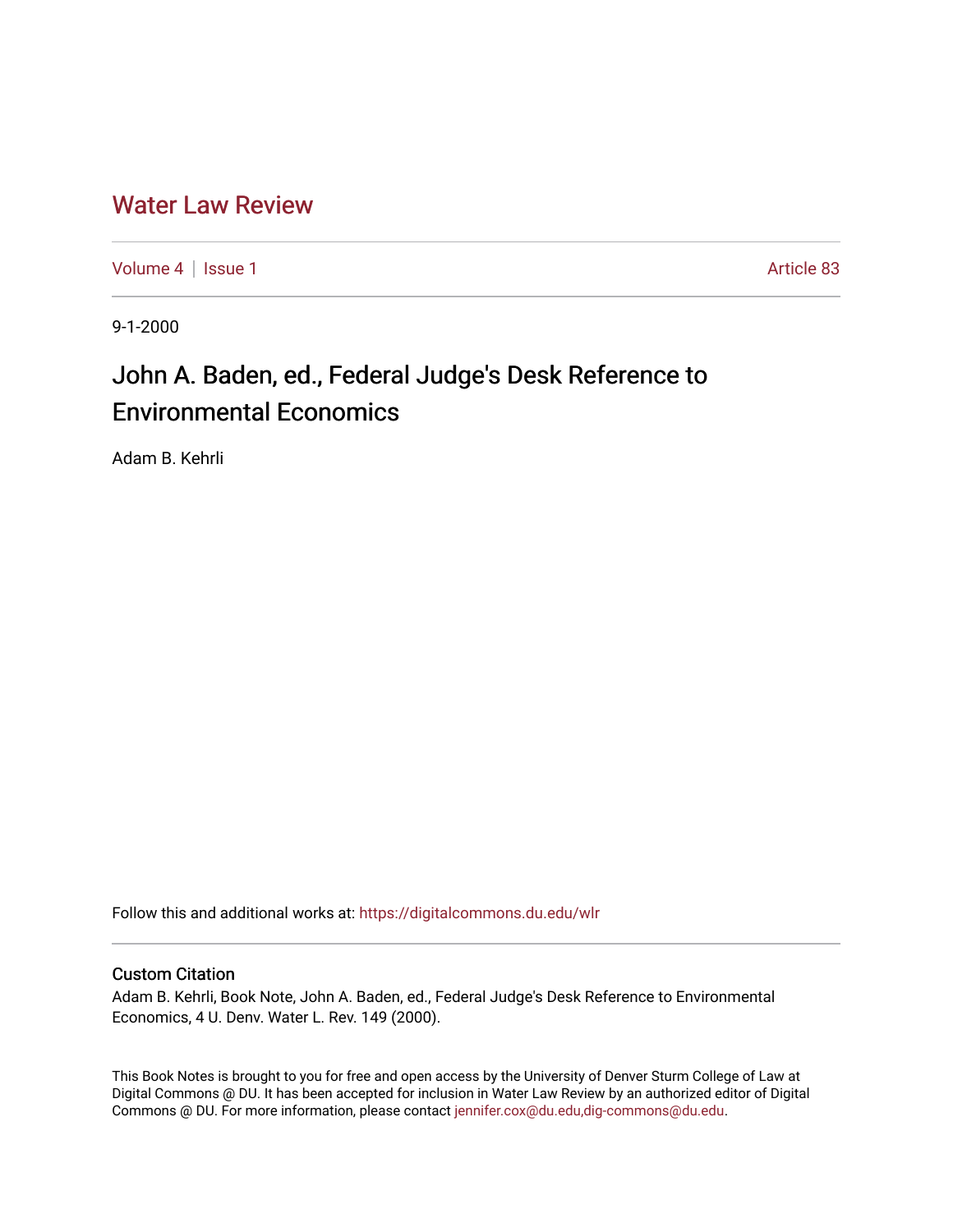### **BOOK NOTES**

**JOHN A. BADEN, ED., FEDERAL JUDGE'S DESK REFERENCE TO** ENVIRONMENTAL ECONOMICS, Pacific Research Institute for Public Policy, San Francisco, California (1998); 324pp; \$41.00; ISBN 0-936488-84-0, softcover.

The *Federal Judge's Desk Reference to Environmental Economics* provides an in-depth introduction to environmental economics and policy analysis. The publication is based on classical readings in the discipline and is used in an annual seminar given by the *Foundation for Research on Economics and the Environment* for federal judges. The editor, John A. Baden, compiled several articles in each of seven areas of environmental economics. Each section is presented by (1) a short introduction; (2) one or more classic articles in political economy; (3) an article by a Nobel laureate who is also a member of the Mont Pelerin Society; and (4) a *Seattle Times* article written by Baden utilizing the concept.

The book focuses primarily on a body of scholarship called New Resource Economics ("NRE"). NRE emphasizes the constructive potential of private property rights, market incentives, and voluntary arrangements as a means to promote economic progress and environmental quality, while at the same time, preserving liberty. NRE has historical ties to the Founding Fathers, notably Thomas Jefferson and James Madison. NRE's current identity relates closely to several schools of economic thought such as: Chicago Economics, Public Choice Theory, Law and Economics, and Austrian Economics.

Section One, *Economic Coordination,* features articles written by Nobel laureate Friedrich A. Hayek and Hoover Institute economist Thomas Sowell. Hayek's article focuses on the problem of "giving decision-makers both the information and incentives required for socially responsible action" as applied to environmentally responsible behavior and the price system's superiority for achieving such behavior. Sowell's article distinguishes between two conceptions of knowledge: constrained and unconstrained. The difference between the two concepts influences how people think about knowledge and humanity's ability to constructively use that knowledge. Subsequenty, the differences affect the kinds of economic and environmental policies people favor. The section concludes with Baden's discussion of how Hayek contributes to our understanding of the socialist economic model as embodied in the policies of the United States Forest Service.

Section Two, *Property Rights and Transaction Costs,* begins by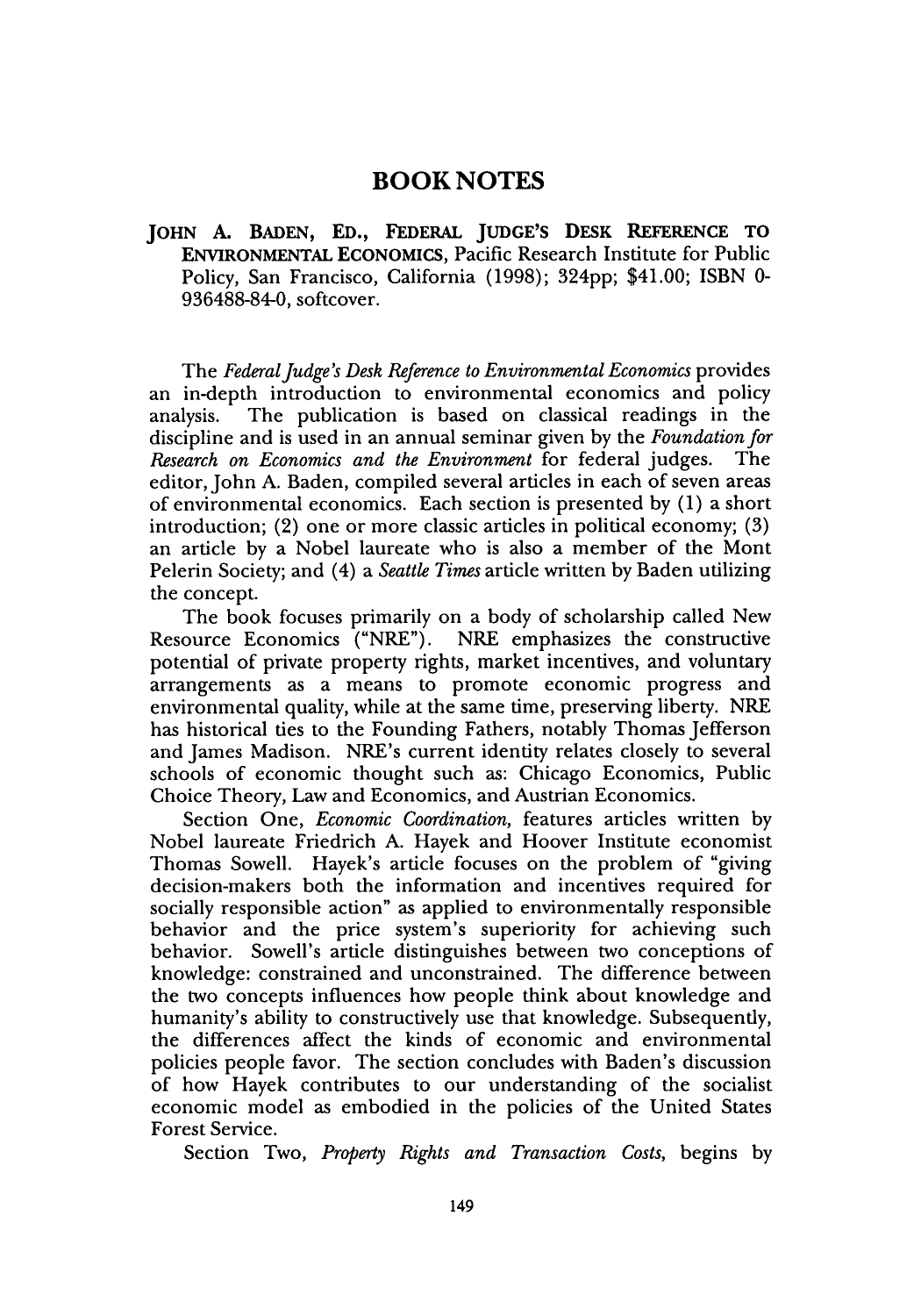discussing the importance of property rights, both in form and ownership, in analyzing natural resource issues. The section proceeds to analyze the economic theory of externalities (where a person's actions impose costs or benefits on another) through the lens of pollution. The section concludes with a discussion of the forestry industry and government attempts to preserve owls through regulatory takings. Nobel laureate Ronald Coase, David Friedman, Terry Anderson, Peter Hill, and Richard Stroup all contribute to this section.

Section Three, *Marginal Analysis,* surveys the manner in which people decide to consume and produce by weighing additional costs and benefits to the environment. Included in this section is an example and refutation of total value analysis, an explanation of the concept of marginalism, application of the concept of marginal analysis to governmental bureaucracies, and discussion of how scarcity and marginal value affect everyday decisions. The section concludes with a critical analysis of the Rural Electrification Administration, a government subsidy program that has the effect of enriching the wealthy at the expense of "environmentally beneficial innovations." Writings by Nobel prizewinner Gary Becker, Paul Heyne, and Stephen Rhoads are featured.

Section Four, *Externalities,* provides a more in-depth analysis of the concept of externalities introduced in Section Two. Economist Larry Ruffs classic article, *The Economic Common Sense of Pollution,* responds to the notion that pollution is the product of immoral, exploitative capitalists by arguing that "changing people's information and incentives is more constructive than trying to change values." Nobel laureate James Buchanan and Gordon Tullock consider the efficiency of pollution taxes versus direct control and the difficulties of avoiding price mechanisms through regulatory mechanisms, as two different approaches to externalities. The section concludes with Baden advocating a pro-market stance in the environment because such a stance places "the public's well-being ahead of business' special privileges."

Section Five, *Common Pools,* begins with Garrett Hardin's classic environmental article, *The Tragedy of the Commons.* The article focuses on where the responsibility for a resource rests when no well-defined owner of that resource exists. Milton Friedman, another of the book's five Nobel laureates, discusses how "the concept of common pools can be misused in the environmental arena to create false justification for government action." Baden concludes the section with a succinct argument favoring harmonization of environmental quality with economic security and liberty.

*Public Choice Theory* is the title of Section Six. The Public Choice Theory ("Theory") is the application of economic reasoning to politics and public policy. The Theory examines the question, "how do people actually act given the information and incentives they face when considering legislative, judicial, and bureaucratic institutions?" The section discusses the failure of the government's interventions in the environmental arena and why those interventions rarely achieve the